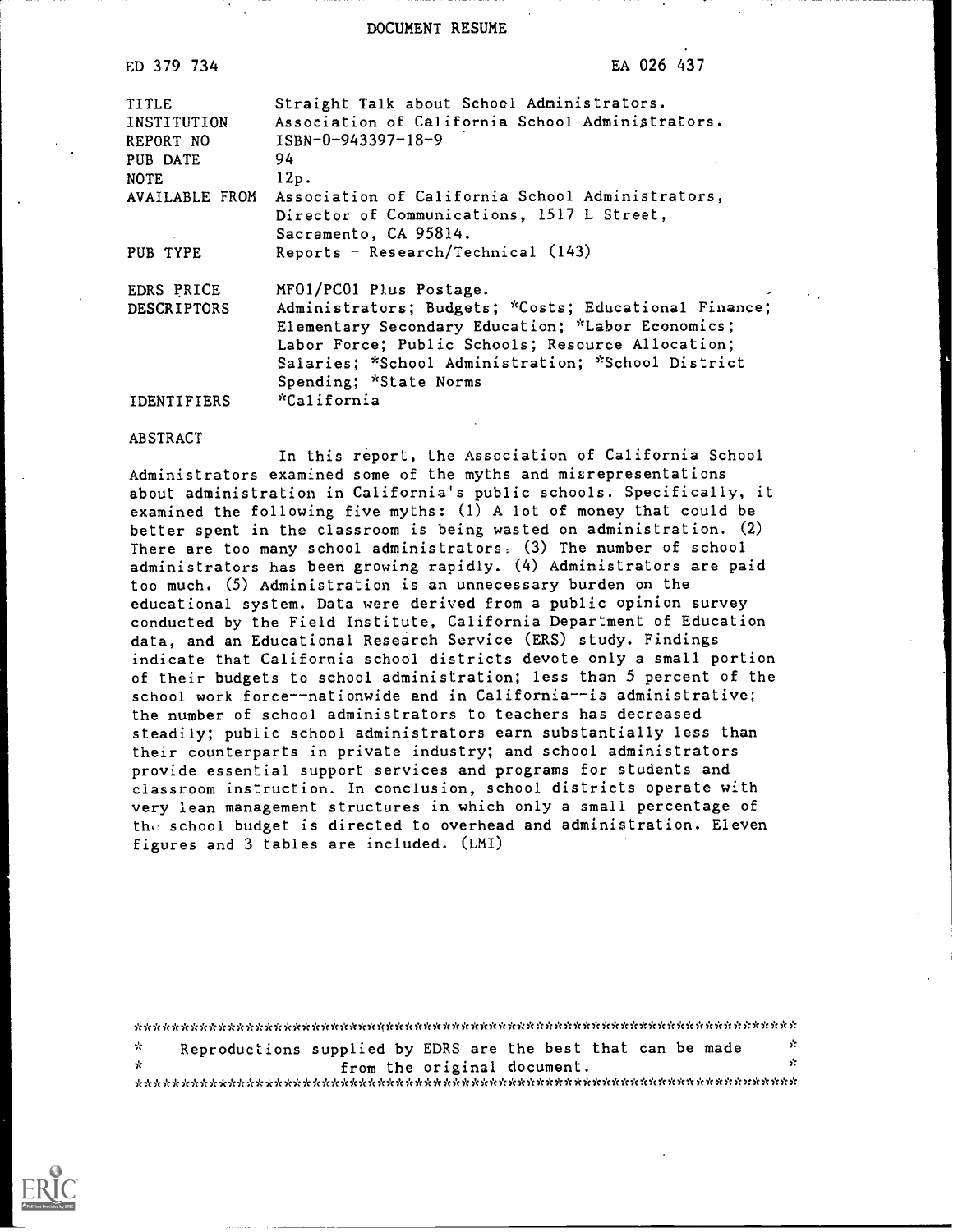EA O26 437

ER

 $\frac{1}{2} \sum_{i=1}^{n} \sum_{j=1}^{n} \sum_{j=1}^{n} \sum_{j=1}^{n} \sum_{j=1}^{n} \sum_{j=1}^{n} \sum_{j=1}^{n} \sum_{j=1}^{n} \sum_{j=1}^{n} \sum_{j=1}^{n} \sum_{j=1}^{n} \sum_{j=1}^{n} \sum_{j=1}^{n} \sum_{j=1}^{n} \sum_{j=1}^{n} \sum_{j=1}^{n} \sum_{j=1}^{n} \sum_{j=1}^{n} \sum_{j=1}^{n} \sum_{j=1}^{n} \sum_{j=1}^{n} \sum_{$ 

 $\mathbf 0$ 

 $\mathbf i$ 

involved for security and construction of properties a company in court carbon specially a **ARCHIVE** 

 $\Box$ B  $\bullet$ 

 $\bullet$  $\bullet$ **MHUSTRATORS** A  $\blacksquare$ 

U S. DEPARTMENT OF EDUCATION<br>Office of Educational Research and Improvement EDUCATIONAL RESOURCES INFORMATION

- This document has been reproduced as<br>received from the person or organization<br>originating it
- Officiating it.<br>
(1) Minor changes have been made to improve<br>
reproduction quality

"PERMISSION TO REPRODUCE THIS MATERIAL HAS BEEN GRANTED BY

TO THE EDUCATIONAL RESOURCES **INFORMATION CENTER (ERIC)."** 

# **BEST COPY AVAILABLE**

 $\overline{.}2$ 

**HE** A special report by the Association of California **NH** School Administrators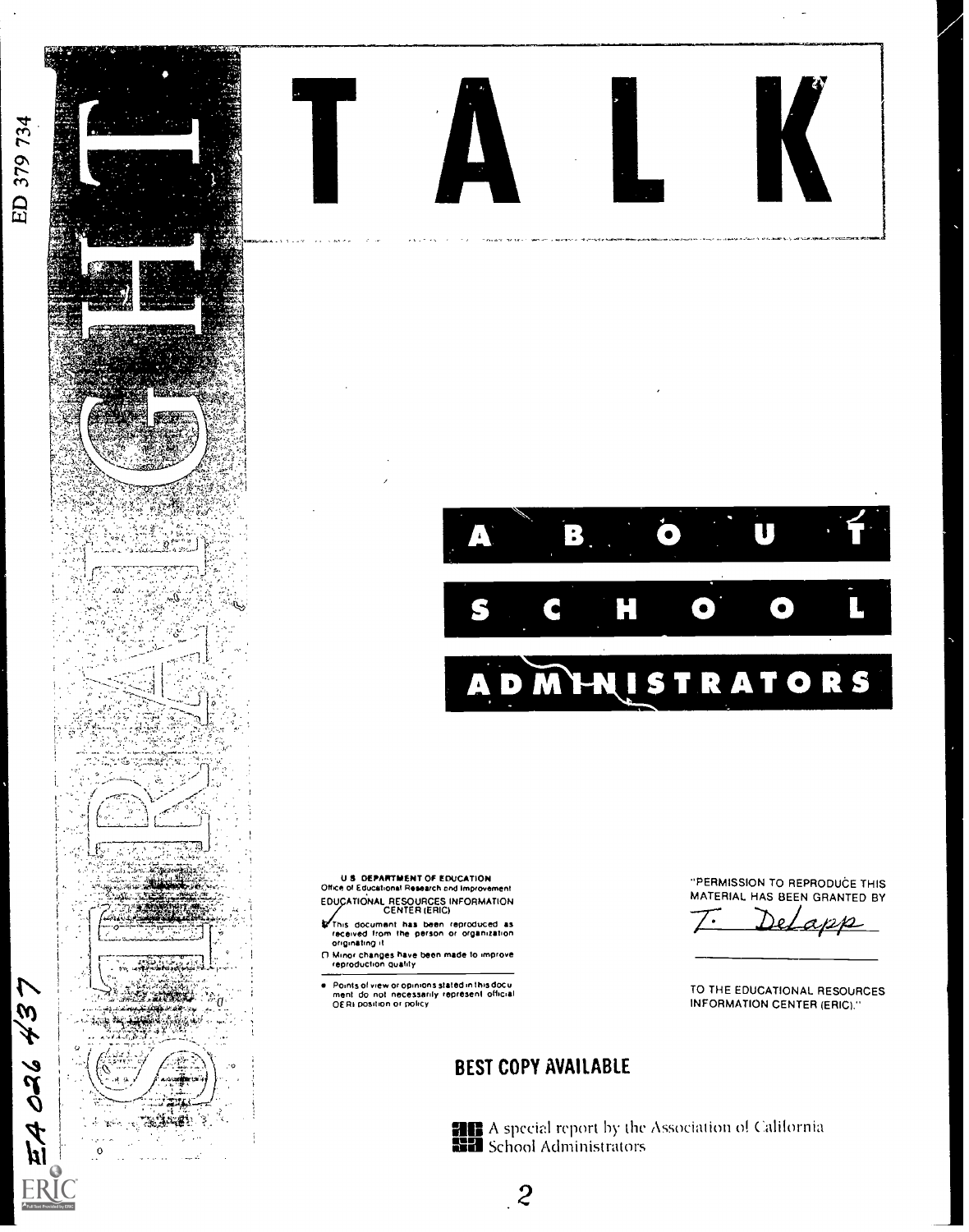study by the Association of California School Administrators examined the common myths associated with school administration and reached the following conclusions and findings:

California school districts spend-only about 13 percent of their funds on administration at district and site levels combined.

- Less than 6 percent of California school district budgets are spent on central and county office administration. Most school administrators are principals and vice principals at neighborhood schools.
- Ninety-four cents out of every educational dollar is directed at school sites, of which 64 cents goes to direct classroom support costs such as teacher salaries and benefits, textbooks, supplies and equipment, and support personnel like aides, counselors, psychologists and nurses. Another 30 cents goes to other site costs, including building maintenance, custodians, food service, bus transportation and the salaries of instructional personnel such as principals, vice principals, librarians, curriculum and media specialists and the school secretary.
- Less than 5 percent of the total state and national school workforce is administrative, and, as a percent of public school employees, California employs fewer administrators than the national average.
- California is the only state in the nation to mandate by law the number of administrators school districts can employ. Schools have operated within those strict administrator-teacher ratios for 20 years. During the last five years, the number of administrators to teachers has decreased steadily. In 1992, California schools employed 4,128 fewer administrators than allowed under state law.
- On average, California school districts employ only one administrator for every 12 teachers. When other school personnel are included, the average district has one administrator supervising the work of 23 school employees. Few private sector businesses operate within such a lean management structure.
- In 1985, on average there were 255 students in California for every one school administrator. By 1992, that ratio had grown to 299 students to each school administrator.
- $\bullet$  The average school district in California has a \$28 million budget, yet the average superintendent salary is oily \$79,000. Comparable businesses of this size compensate their chief executive officers at much higher levels. The average school in California has a \$3.2 million enterprise. The average elementary principal earns just over \$58,000 per year to manage all aspects of that enterprise.

 $\bullet$   $\bullet$ The myth of "bureaucratic bloat" in American public schools is not substantiated by the facts. Yet increasingly, critics argue that administrative costs divert scarce resources away from classroom instruction. The opposite is true. School districts operate with very lean management structures in which only a small percentage of the school budget is directed to overhead and administration.

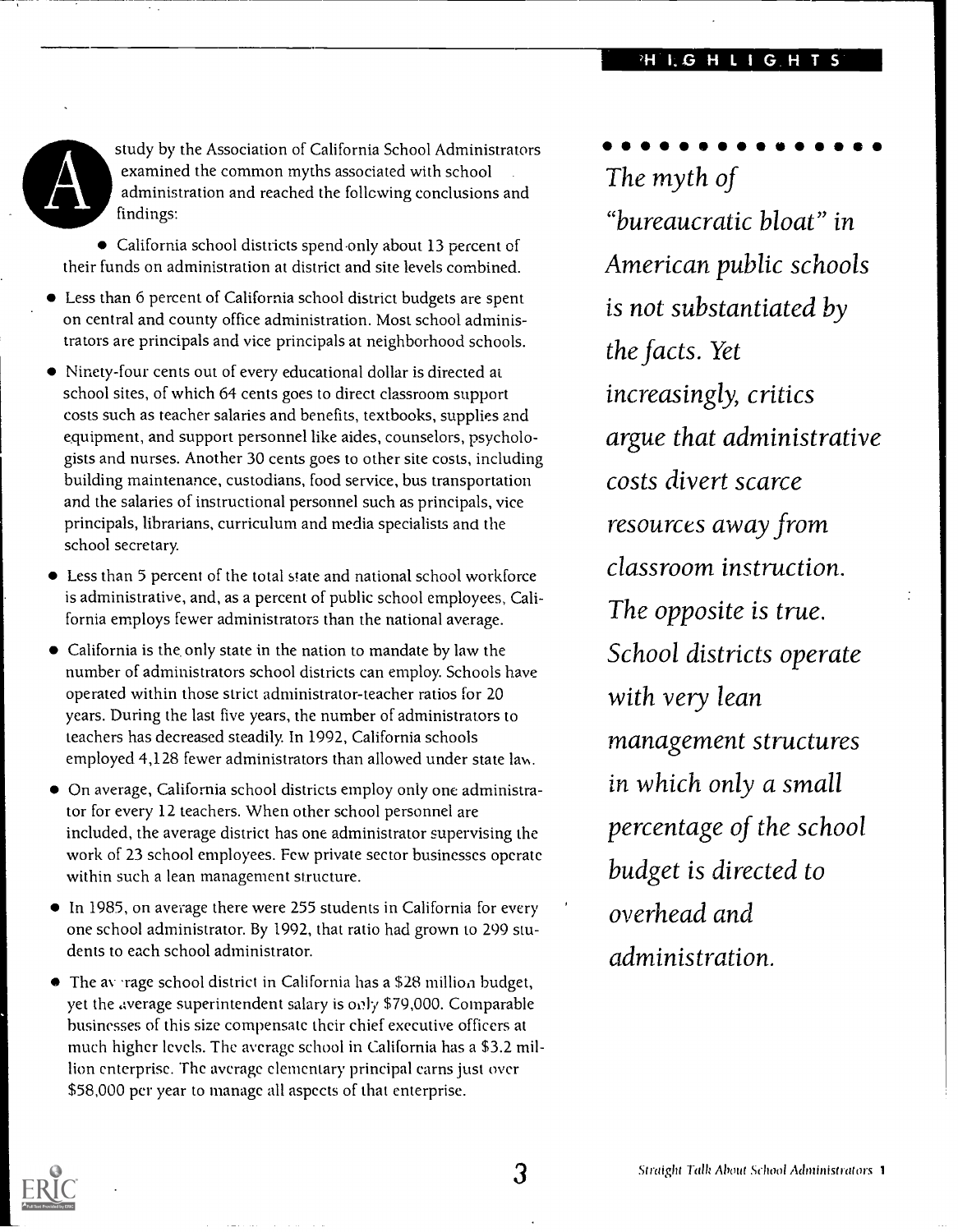#### O D U.C T I O N

The fact is, if every school administrator in California were fired, it would only generate enough money for a one-time 5 percent salary hike for teachers, or for reducing class size by only one pupil. \*

\*Source: ERS

n today's political climate, public education faces increasing demands for public accountability; improved performance, cost containment, restructuring and reform. There is general agreement that schools must make major strides to improve student performance during this decade if California

is to maintain its competitive edge and enhance its quality of life. Reform efforts are under way in almost every school district in California, and students are reaping the benefits.

But even as they work to restructure educational delivery systems, reform curriculum and maximize very limited educational resources, school administrators are often stereotyped as unnecessary, ineffective bureaucrats who strip resources from the classroom. Much of this criticism results from misinterpreting data or misunderstanding administrators' roles in and contributions to the educational process.

In this report, the Association of California School Administrators examines some of the myths and misrepresentations about administration in California's public schools.

While school administration could be streamlined and improved in some school districts, a careful review of the facts clearly indicates that California's K-12 educational system is not top-heavy with administration.

This report examines five assertions about school administrators that often appear in the news media and have taken on the status of "conventional wisdom" about education's shortcomings.

#### Myths About School Administration

- 1) A lot of money that could be better spent in the classroom is being wasted on administration.
- 2) There are too many school administrators.
- 3) The number of school administrators has been growing rapidly.
- 4) Administrators are paid too much.
- 5) Administration is an unnecessary burden on the system.

Ĵ

 $\frac{4}{1}$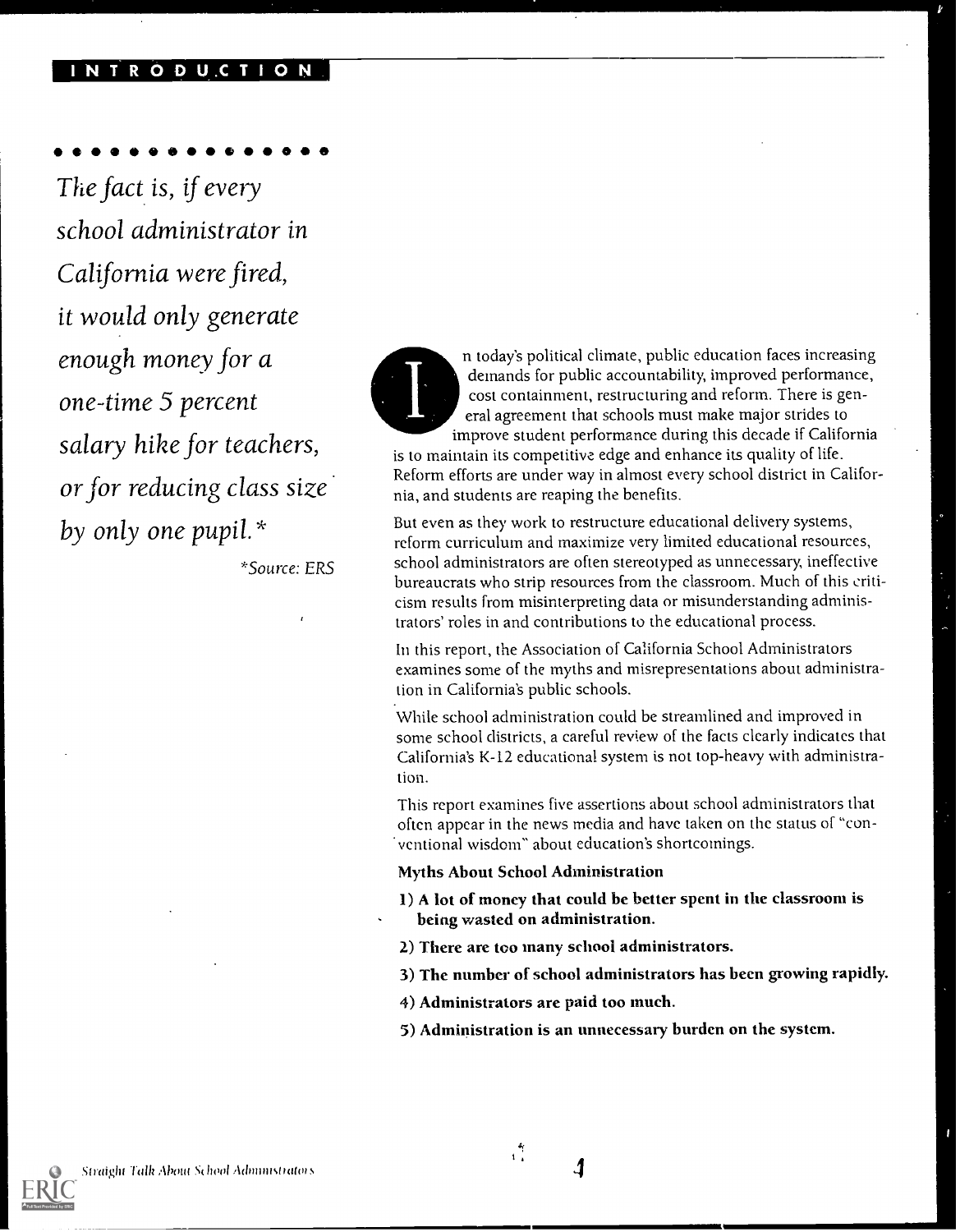ASSERTION 1

## ASSERTION 1:

A lot of money that could be better spent in the classroom is wasted on school administration.

## FACT:

# California school districts devote only a small portion of their budgets to school administration.



uch of the confusion about school spending comes from misunderstanding the essential relationship between teachers in a classroom and the educational support system that serves them. Education is a complex, diverse enterprise requiring leadership, innovation and collaboration to achieve its goals

for today's students. The "little red schoolhouse" simply doesn't exist any more in California. The student population is more diverse, faces far more social and physical obstacles to learning, and receives fewer financial resources than students of even a decade ago.

A recent public opinion survey conducted for ACSA by the Field Institute dramatically revealed the huge gap between public perception and reality when it comes to school administrative costs.

Nearly half of the public feels that California spends too much on school administration. About one-fourth of those surveyed think administrative spending is about right, while one-eighth of Californians feel that we spend too little to administer public schools (figure 1).

Why do people make these assumptions? Perhaps because most Californians either grossly overestimate or simply don't know how much money schools devote to administration.

The Field Poll found that most Californians (40 percent) did not know what percent of school budgets were spent on administration. Fortythree percent said they thought schools devoted anywhere from 30 to 80 percent of their funds to administration (figure 2). The average Californian believes schools spend 39% of their budget on administration.

In reality, California public schools spend only 13 percent of their budgets on administration and overhead, a statistic only five percent of those surveyed knew. The fact that the average Californian thinks schools spend nearly three times what they actually do on management reveals a critical public misperception about education.

it also reinforces the view that schools should be able to simply reallocate existing resources to improve educational performance. The facts say otherwise.

In 1991-92, according to financial reports filed with the state by California school districts (Form J-380), less than 5 percent of school budgets were spent for central office administration. More than 95 cents of every educational dollar was directed to the school site (figure 3).



## **2** think are spent on administration? What percent, of school budgets do you



## 3 district/central office administration Actual percent of school budgets spent on





5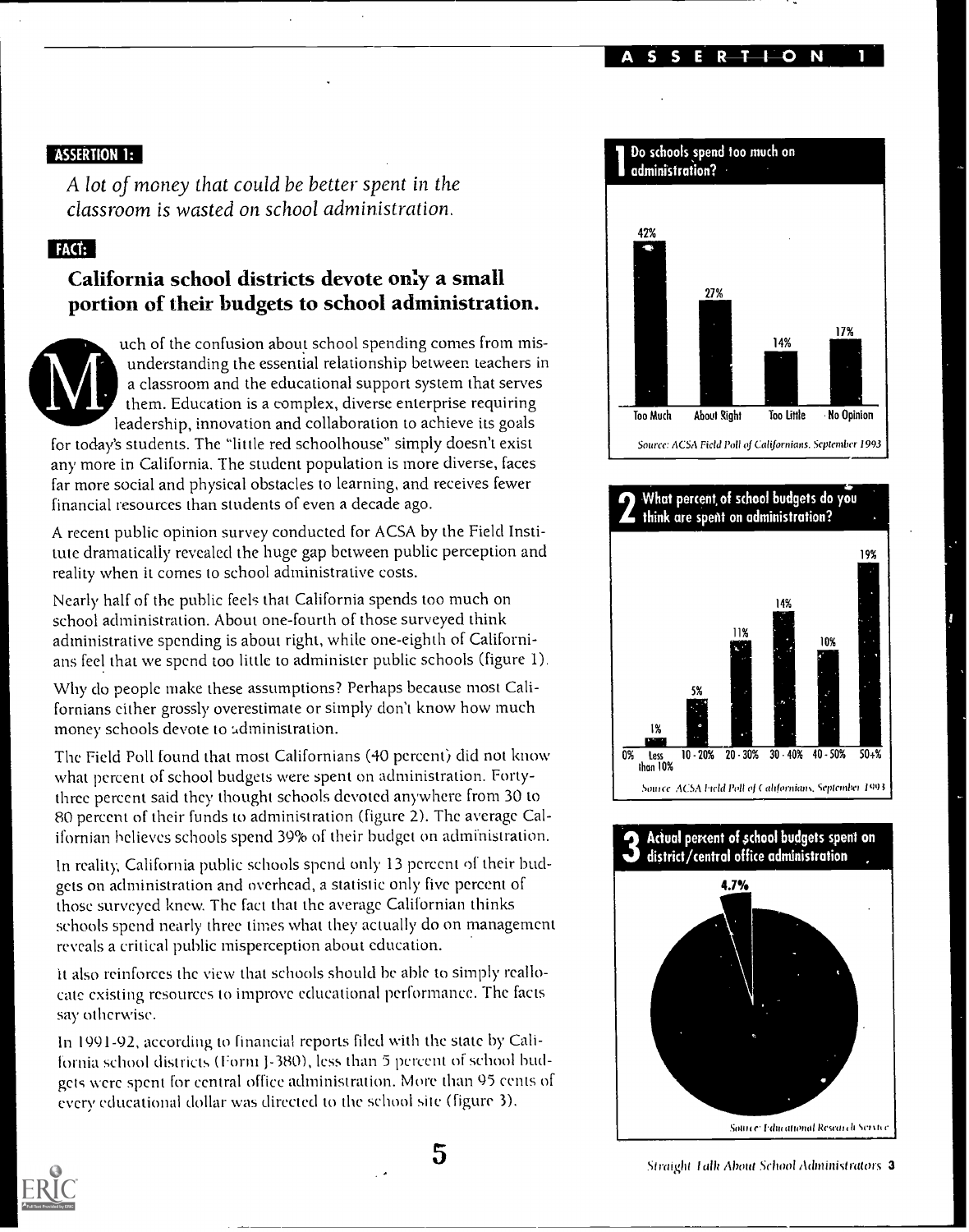

Source: Califonlia School District J-380 Forms 1991-92

Even if the site-based administrative costs were removed from the school site category, school districts would only be spending about 13 percent of their resources on administration and management (figures 4 and 5). In most private businesses this would be considered a lean management operation.

In the California Department of Education's most recent annual analysis of the average cost of a school in California (1990-91), 64 percent of education funding went into direct classroom costs such as textbooks, supplies, equipment, instructional aides, counselors, psychologists, nurses and teacher salaries and benefits. Another 29.7 percent was devoted to other school site costs such as building maintenance, food service, transportation, instructional support personnel (curriculum specialists, librarians, media specialists), and the salaries and benefits of the school secretary and other employees.

Drastic budget cuts during the two fiscal years since these figures were compiled have undoubtedly further reduced the level of school administration funding in most school districts. Clearly, cuts in school administration cannot produce enough resources to finance the significant educational improvements most Californians desire.

#### General fund expenditures for instruction by type and size of school district, 1991-92

|                       | Admin<br>Programs | General<br><b>Education</b> | <b>Support Services</b><br>at School | Special<br>Education | Auxiliary<br><b>Services</b> | <b>Facilities</b> | <b>Other</b><br><b>Outgo</b> |
|-----------------------|-------------------|-----------------------------|--------------------------------------|----------------------|------------------------------|-------------------|------------------------------|
| ELEMENTARY DISTRICTS  |                   |                             |                                      |                      |                              |                   |                              |
| $<$ 1,000 ADA         | 14.6%             | 50.5%                       | 15.1%                                | 3.7%                 | 2.0%                         | $0.9\%$           | 13.2%                        |
| 1,000-4,999 ADA       | 13.7%             | 48.8%                       | 15.3%                                | 7.4%                 | 1.3%                         | 0.6%              | 12.9%                        |
| $> 5,000$ ADA         | 12.2%             | 47.9%                       | 15.0%                                | 8.7%                 | 1.2%                         | 0.5%              | 14.6%                        |
| <b>Grand Total</b>    | 13.1%             | 48.6%                       | 15.1%                                | 7.6%                 | 1.3%                         | 0.6%              | 13.8%                        |
| HIGH SCHOOL DISTRICTS |                   |                             |                                      |                      |                              |                   |                              |
| $<$ 1,000 ADA         | 12.7%             | 46.1%                       | 22.5%                                | 2.7%                 | 3.1%                         | 0.6%              | 12.3%                        |
| 1,000-3,999 ADA       | 12.6%             | 46.7%                       | 22.3%                                | 5.6%                 | 3.0%                         | $0.3\%$           | 10.1%                        |
| > 4,000 ADA           | 13.2%             | 45.2%                       | 20.2%                                | 7.3%                 | 2.5%                         | 0.4%              | 11.1%                        |
| <b>Grand Total</b>    | 12.9%             | 45.6%                       | 20.8%                                | 6.7%                 | 2.7%                         | 0.4%              | 11.0%                        |
| UNIFIED DISTRICTS     |                   |                             |                                      |                      |                              |                   |                              |
| $<$ 1,500 ADA         | 14.3%             | 46.8%                       | 19.1%                                | 2.9%                 | 2.7%                         | 0.9%              | 13.5%                        |
| 1,500-4,999 ADA       | 13.3%             | 48.8%                       | 18.3%                                | 6.6%                 | 2.1%                         | 0.3%              | 10.6%                        |
| 5,000-9,999 ADA       | 13.5%             | 47.5%                       | 18.2%                                | 8.1%                 | 1.6%                         | $0.4\%$           | 10.7%                        |
| 10,000-19,999 ADA     | 12.9%             | 48.8%                       | 17.9%                                | 8.1%                 | 1.4%                         | 0.5%              | 10.4%                        |
| $> 20,000$ ADA        | 11.6%             | 46.7%                       | 18.3%                                | 9.7%                 | 1.6%                         | 0.5%              | 11.6%                        |
| <b>Grand Total</b>    | 12.3%             | 47.3%                       | 18.3%                                | 8.8%                 | 1.6%                         | 0.5%              | 11.2%                        |

Source: State Department of Education analysis of 1991-92 1-380 forms

 $\mathcal{L}_{\text{1}}$  Straight Talk About School Administrators .  $\mathcal{L}_{\text{2}}$  6  $\mathcal{L}_{\text{3}}$  6  $\mathcal{L}_{\text{4}}$  6  $\mathcal{L}_{\text{5}}$  6  $\mathcal{L}_{\text{6}}$  6  $\mathcal{L}_{\text{7}}$  6  $\mathcal{L}_{\text{8}}$  6  $\mathcal{L}_{\text{7}}$  6  $\mathcal{L}_{\text{8}}$  6  $\mathcal{L}_{\text{8}}$  6  $\math$ 

## BEST COPY AVAILABLE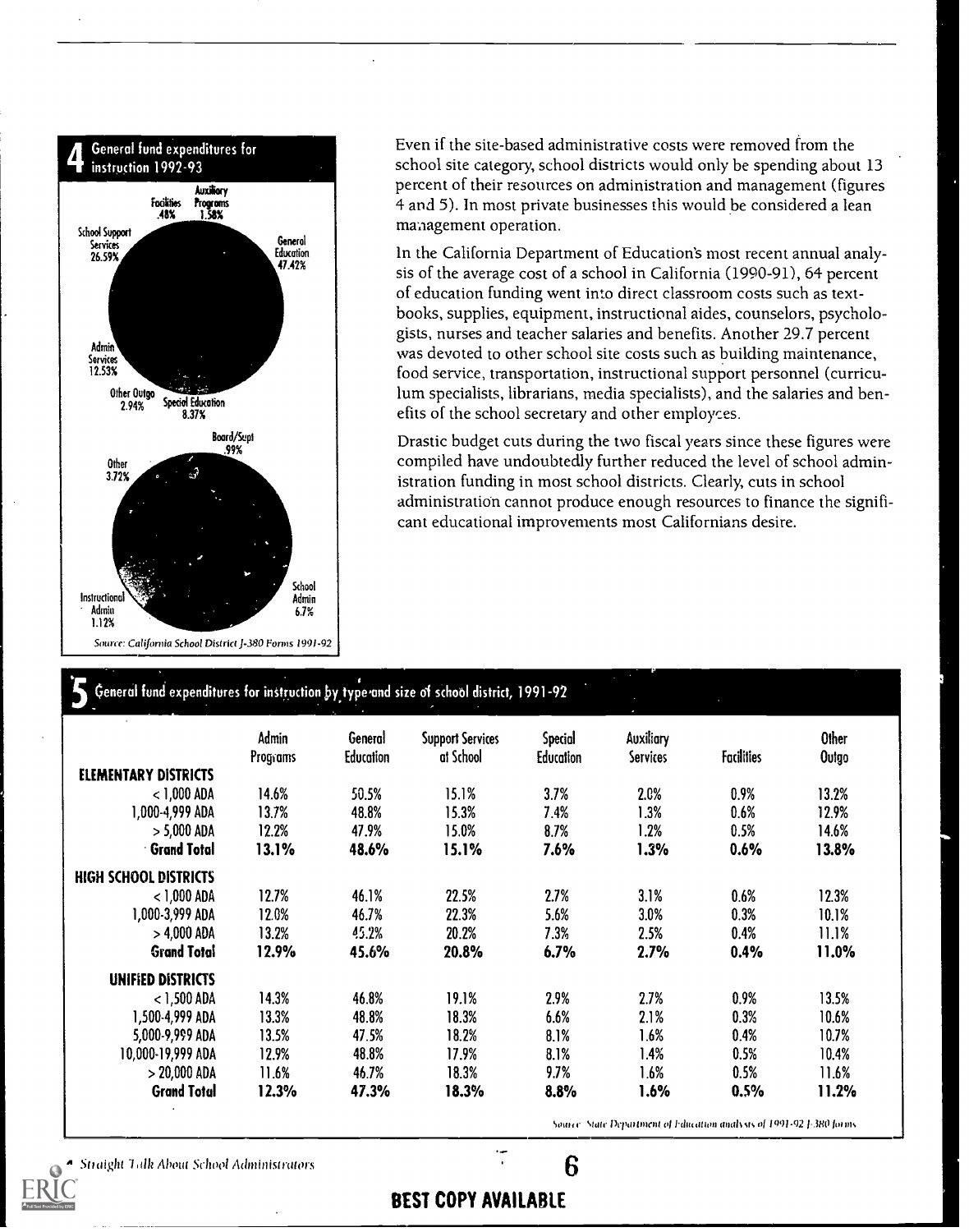A S S E R, T I O N 2

#### ASSERTION 2:

There are too many school administrators.

## FACT:

# Less than 5 percent of the school workforce nationwide and in California - is administrative.



n analysis by the Educational Research Service (ERS) in Arlington, Va., revealed that in 1990-91, administrators made up only 4.4 percent of the nation's school workforce (figure 6). In California that same year, administrators made up only 4.2 percent of the public school workforce. In fact, over the last decade, the percentage of school funding devoted to

administrative personnel has remained constant or decreased.

ERS also reported that across the nation, public schools employ fewer managers and supervisors than most public and private sector industries (figure 7).

State law for nearly 20 years has prohibited California from having too many administrators in the public schools. California is the only state in the nation with a mandated maximum administrator-teacher ratio. Education is the only division of government in the state with a statutory limit on the size of its management corps. School districts are financially penalized if they exceed that ratio unless they receive a waiver from the state. Only a few school districts have ever exceeded the ratios, and most received waivers because of their small enrollments.

The state mandated ratio of administrators to teachers is 9-to-100 in elementary districts, 7-to-100 in high school districts and 8-to-100 in unified school districts (figure 8).

In 1992-93, according to reports submitted by districts to the state Department of Education, the administrator-teacher ratio was 6.82 to 100 in elementary districts, 5.30 to 100 for high schools and 6.17 administrators for every 100 teachers in unified districts. Overall, that equates to one administrator for every 12.4 teachers. When other employees are factored in, schools have a manager-to-employee ratio of 1-to-23. The facts show that school districts have complied with the intent of state law and kept their administrative operations very lean.

Even business has recognized the value of lean management. A recent survey of business executives and consultants found that lean companies were characterized by a management-to-staff ratio of I-to-30.





## **8** manuared doministrator reach Mandated administrator teacher ratios,

| <b>Districts</b>   | Allowed under<br>State Law               | Actual<br>1992-93<br>Levels |
|--------------------|------------------------------------------|-----------------------------|
| Elementary         | 9:100                                    | 6.82:100                    |
| <b>High School</b> | 7:100                                    | 5.3:100                     |
| Unified            | 8:100                                    | 6.17:100                    |
|                    |                                          |                             |
|                    | 1 administrator per 12.4 teachers        |                             |
|                    | 1 administrator per 23.0 employees       |                             |
|                    | Source: Cahforma Department of Education |                             |



 $\ddot{\phantom{1}}$ 

7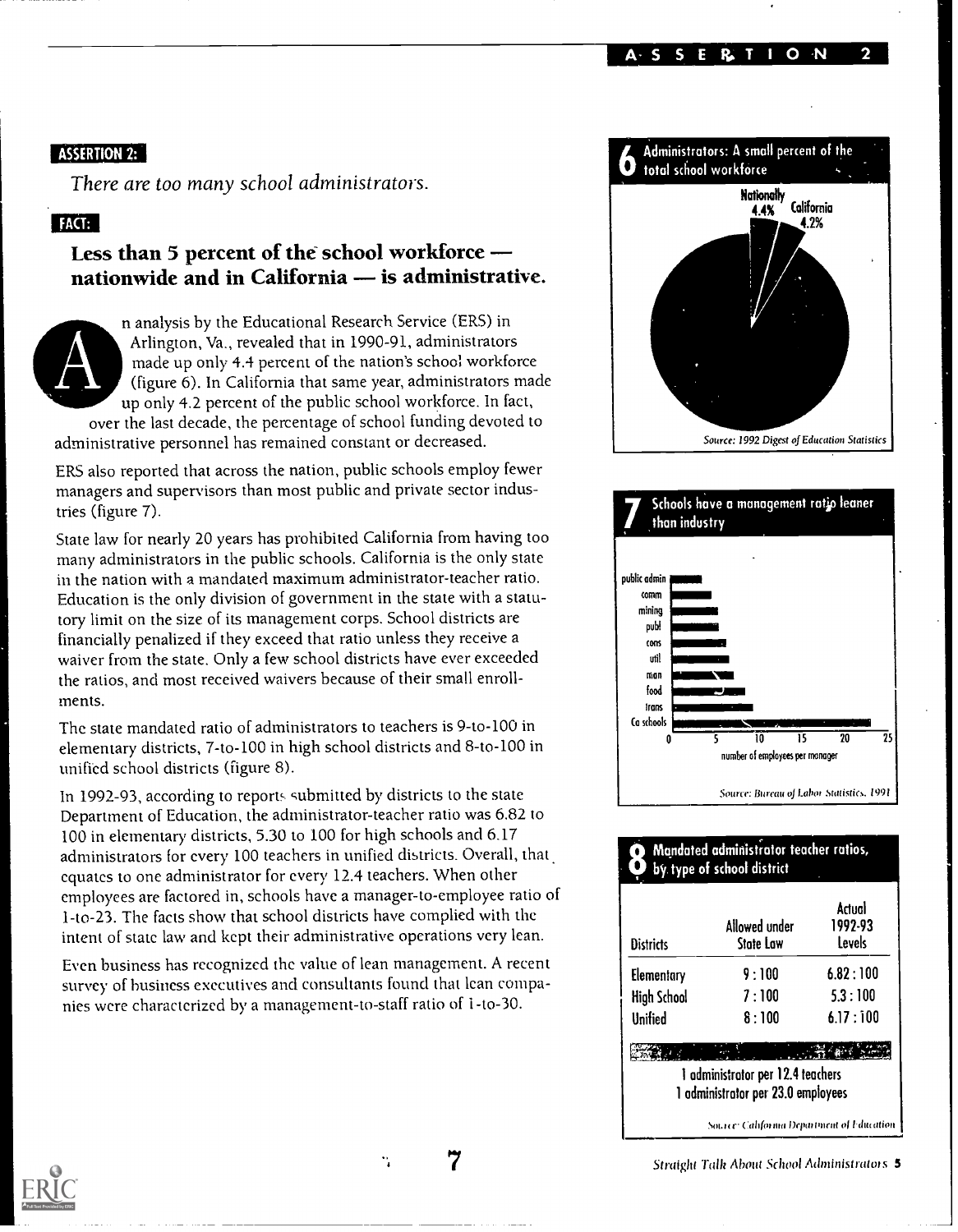### **ASSERTION 3:**

The number of school administrators has grown rapidly.

# FACT:

Despite skyrocketing enrollment, the number of school administrators has decreased during the last decade.



hree key measures demonstrate that this has been the case. First, according to the 1992-93 mandated administratorteacher ratios, California schools were "entitled" to employ 17, 863 administrators. In fact, districts only employed 13,735 administrators - 4,128 fewer than the mandated ceil-

ing (figure 9).

Second, the administrator-to-pupil ratio has also grown in California in recent years. In 1985, there was one administrator for every 255 students. In 1992, that ratio was one administrator for every 299 students, and that includes anyone with a partial administrative assignment (figure 10).

Third, the number of full-time administrators in California has decreased more than 13 percent since 1982 - despite growth in enrollment of more than 1 million students (figure 11).





Straight Talk About School Administrator



 $\hat{V}$ 

8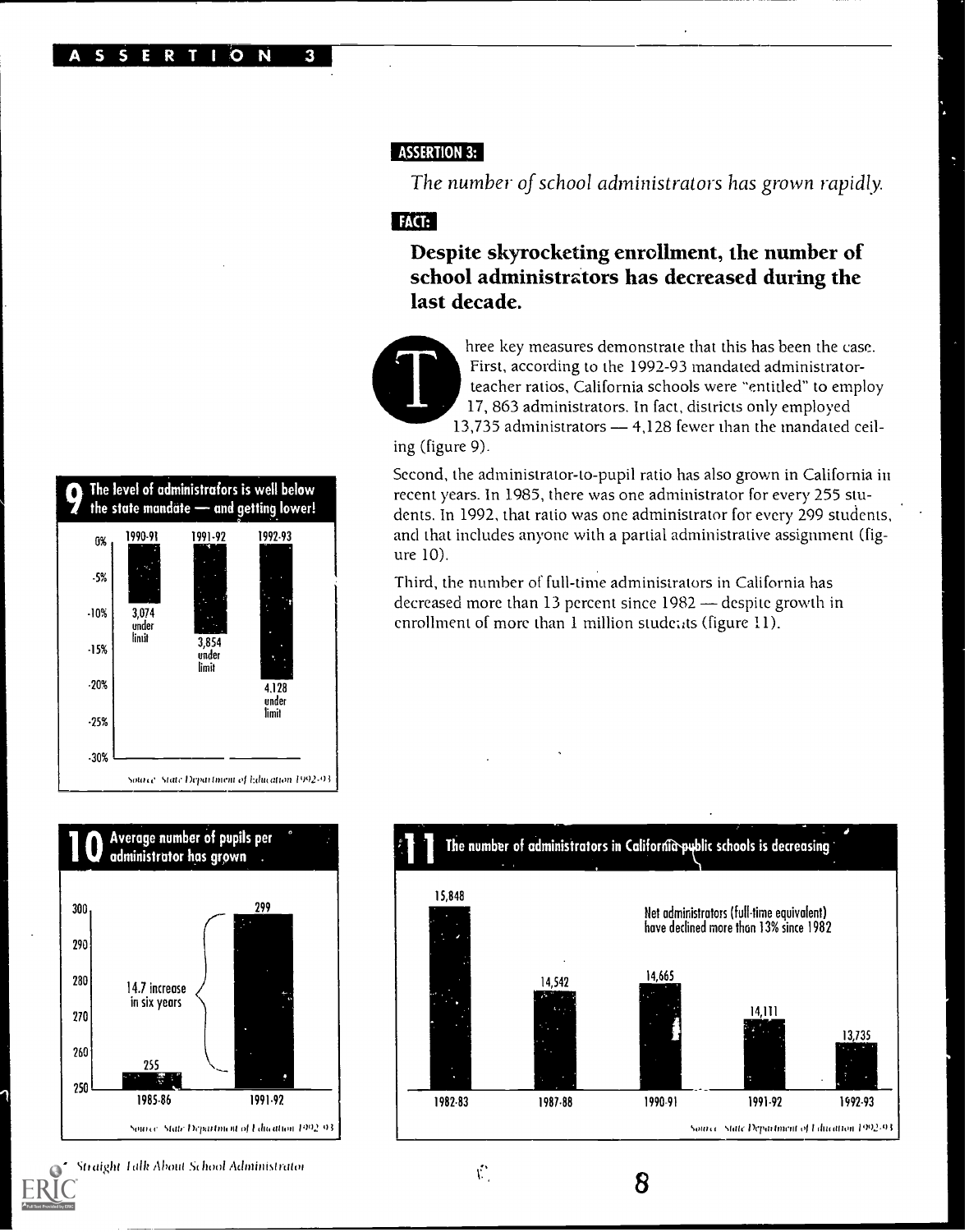#### $\mathbf{o}$

#### ASSERTION 4:

School administrators are paid too much.

## $FACT:$

# Public school administrators earn substantially less than their counterparts in private industry.



ast year, the average wage increase for school employees nationwide was the lowest it has been in 20 years. For the first time in 10 years, the average wage hike failed to keep pace with the Consumer Price Index, falling 1.3 percent behind.

According to Educational Research Service, teachers' pay rose 2.1 percent, but school building administrators' salaries saw only a 1.6 percent hike. A 1992-93 survey by ERS found that California superintendents on average were paid 0.6 percent less than their colleagues nationwide. Compared to the U.S. average, high school principals earned 4 percent more, junior high principals earned 5 percent more and elementary principals earned 6.3 percent more. The average teachers' pay in California was 7 percent higher than the rest of the nation.

Are administrators paid too much to begin with? By comparison with the private sector, in terms of comparable levels of responsibility, definitely not (figure 12). The average school in California is a \$3.2 million enterprise. The average elementary principal earns just over \$58,000 per year to manage all aspects of that enterprise. According to the 1994 Officer Compensation Report, in companies with annual sales between \$2 million and \$60 million, the CEOs' base salaries grew by an average of 5.5 percent (figure 13).

The average school district in California has a \$28 million budget, yet the average superintendent salary is less than \$80,000. Comparable businesses of this size compensate their chief executive officers at much higher levels.



Straight Talk About School Administrators 7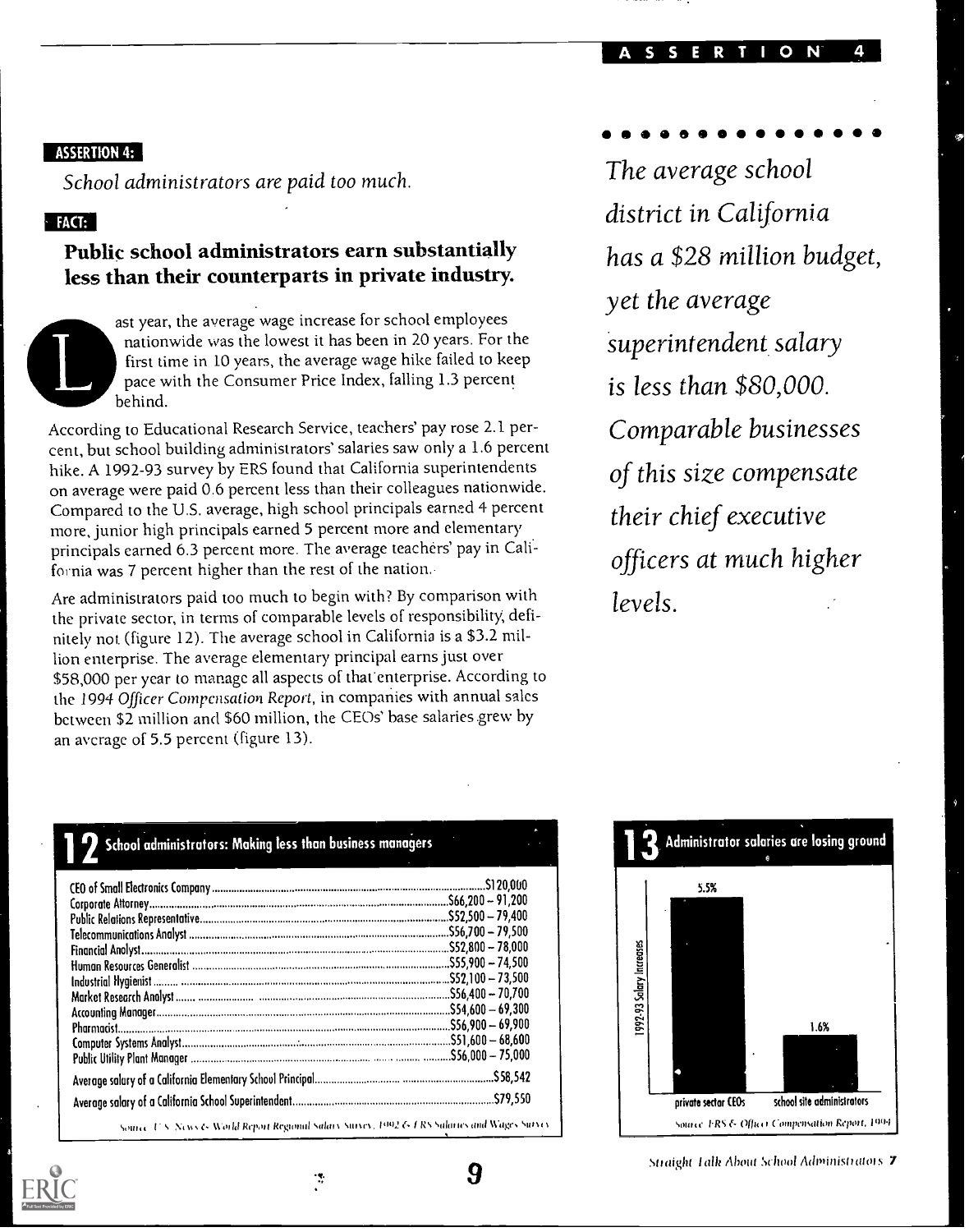#### R T I O N

**00000** 

Most administrators work at neighborhood schools. Without administrators to perform vital support services, the educational system could not function effectively. Bills couldn't be paid, plans couldn't be implemented, students couldn't be served and improvements couldn't be achieved.



## **ASSERTION 5:**

Administration is an unnecessary burden on the educational system.

## FACT:

School administrators provide essential support services and programs for students and classroom



ho are California's school administrators?

instruction.<br>
ho are California's school administrators?<br>
Administrators are not faceless paper-pushing bureaucrats<br>
removed from the daily learning environment. More than 60<br>
percent are the principals and vice principals Administrators are not faceless paper-pushing bureaucrats removed from the daily learning environment. More than 60 percent are the principals and vice principals of local neighborhood schools. They are the educational leaders we see each day

working directly with teachers, students, parents, school staff and the community to make education work in California (figure 14).

Another 33 percent of California's administrators manage the essential programs and services that support students and classroom teaching. These administrators perform important tasks such as:

- Developing and implementing the curriculum.
- Selecting textbooks and instructional materials.
- Recruiting, training and evaluating classified and certificated staff members.
- Implementing strategic planning and evaluation.
- Managing the budget and monitoring cost controls.
- Maintaining community relations, including parent and business relations.
- Implementing school board policies and complying with federal, state and local regulations and laws.
- **•** Planning facilities and supervising maintenance.

ţ,

- Governmental relations with federal, state and local agencies and the California Legislature.
- Providing social service programs to students and their families to address problems and issues that can affect the quality of education for millions of students (i.e., gang violence, drug prevention, child nutrition, child abuse, dropout prevention, AIDS education, health education, desegregation, migrant education, busing, immigration, homelessness, etc.)

Straight Talk About School Administrators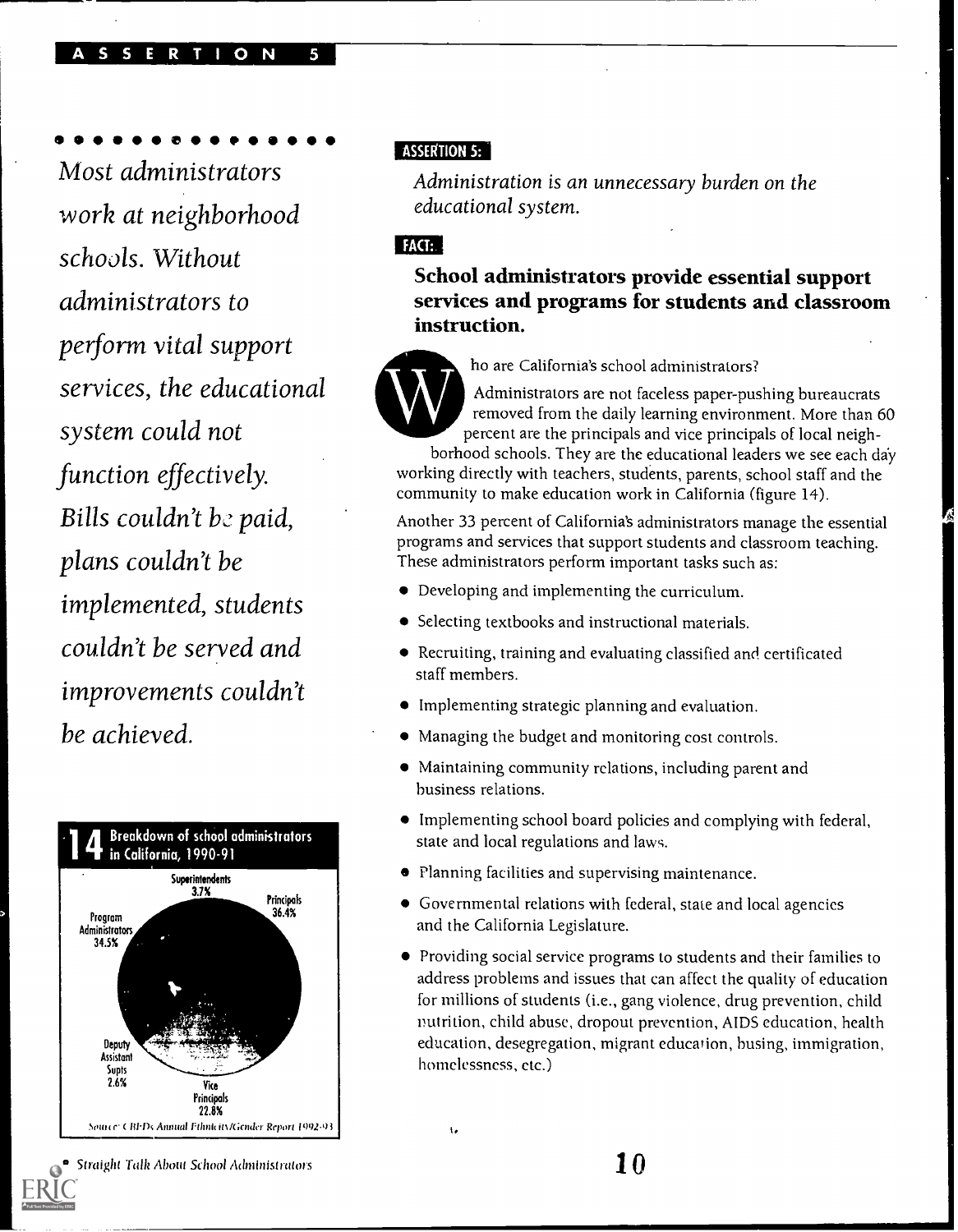#### CONCLUSION,

From the classroom,<br>
or the last decade, a myth has been perpetuated that public<br>
schools are wasting valuable funds on unnecessary levels of<br>
educational bureaucracy. These myths are based on misper-<br>
ceptions about the r or the last decade, a myth has been perpetuated that public schools are wasting valuable funds on unnecessary levels of educational bureaucracy. These myths are based on misperceptions about the role of school administration in today's schools and outright misrepresentation of the facts. They have

taken on the form of conventional wisdom and are used continually to criticize the public schools.

To achieve the educational improvements being set as national, state and local priorities, educational leadership must be supported and enhanced. Public awareness about the essential role school administrators play in leading our schools is an important first step. Arguments over the myth of administrative waste divert California's attention away from the real issue confronting education: How can we create the world-class educational system our students deserve given the incredible societal and financial demands being placed on our schools?

It's time to stop searching for scapegoats and start listening to a little straight talk about school administrators.

 $\cdot: \mathbb{R}$ 

 $\bullet$   $\bullet$ 

The fact is, as school districts have fought to keep budget cuts away from the classroom, essential administrative services have been reduced or eliminated.